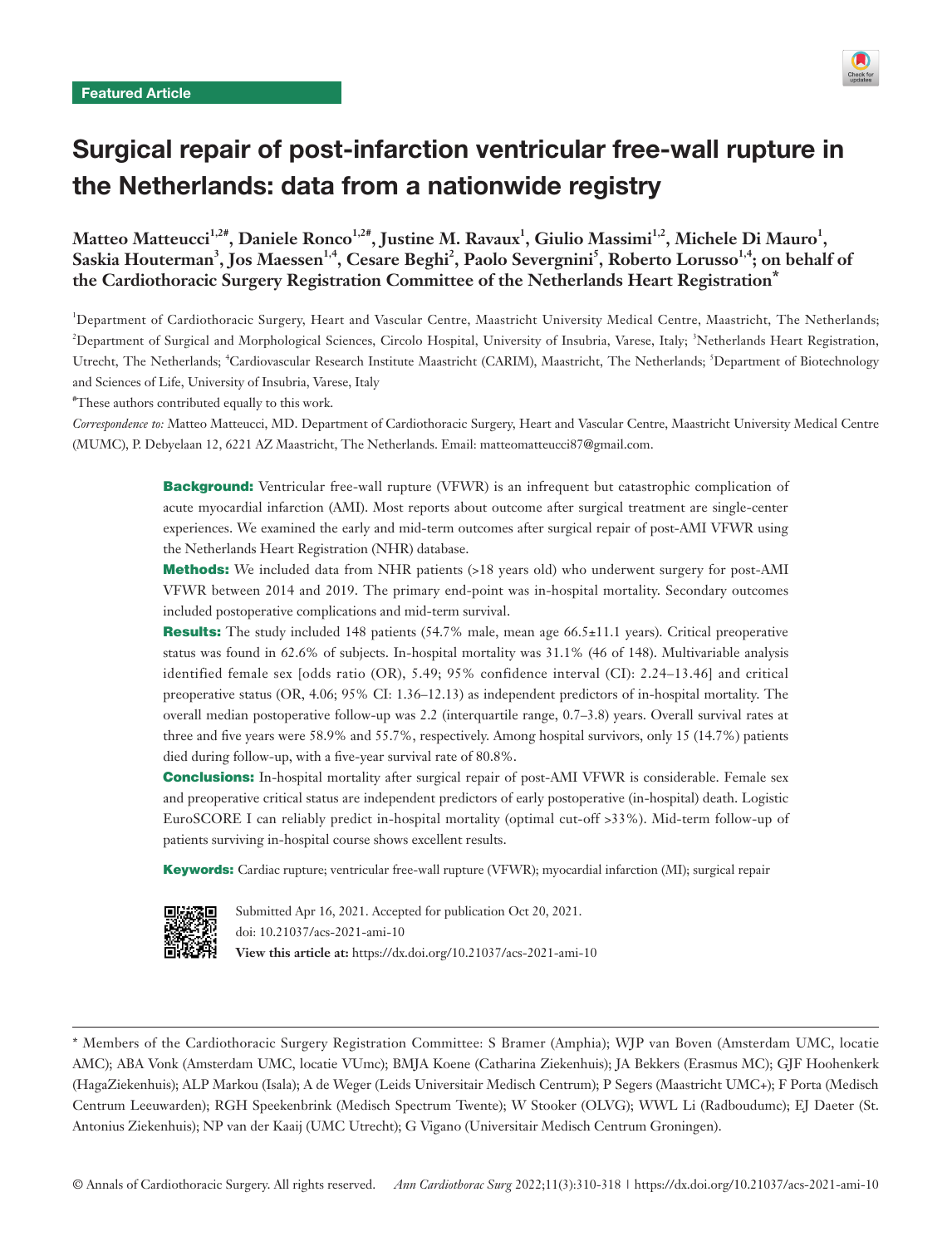#### Introduction

The development of a post-acute myocardial infarction (AMI) ventricular free-wall rupture (VFWR) is an uncommon but highly fatal complication, occurring in less than 1% of patients sustaining AMI in the modern era of early reperfusion therapy (1). In post-AMI VFWR patients treated medically, mortality rate accounts for approximately 90% (2), whereas mortality in patients undergoing surgical repair ranges between 17% and 36% (3-5). Given the rare nature of this entity, most previous studies on surgical outcomes have been confined to single-center retrospective analyses with a relatively small sample size.

The aim of the present study was, therefore, to utilize a nationwide registry to provide contemporary results of the surgical treatment for post-AMI VFWR. Furthermore, we aim to identify factors that predict the risk for poor outcomes after surgery.

#### **Methods**

#### **Study design and outcomes**

This is a retrospective cohort study in which data from the Netherlands Heart Registration (NHR) was analyzed. The NHR is a Dutch nationwide, physician-driven and patientfocused quality registry initiated in 2017 and merges three national registries (6). It contains procedural and outcome data of various cardiac interventions, including surgery, from the 16 hospitals performing cardiac surgery in the Netherlands. Data collection regarding daily activity is mandatory and submitted for audit; registration is accomplished by the participating centers in a secure online environment and transferred in an encrypted format to a central server. In-hospital and post-discharge data are registered, including survival status and any rehospitalization or re-intervention required during active follow-up (one to five years after surgery).

In the current study, we included adults (age >18 years) undergoing surgical repair of a post-AMI VFWR between January 1, 2014 and December 31, 2019. Eligible individuals were patients who underwent repair of cardiac rupture as a consequence of AMI, including patients operated either for VFWR alone, or for VFWR combined with ventricular septal rupture (VSR).

Given the nature of the NHR, the need for informed consent from each patient was waived. The research protocol of the current study was approved by the NHR

Scientific Board. The anonymized data was used in accordance with the Declaration of Helsinki principles.

#### **Definitions**

The definitions are in accordance with the NHR Handbook (version 2020), available via the website ([http://www.](http://www.nederlandehartregistratioe.nl/) [nederlandehartregistratioe.nl/\)](http://www.nederlandehartregistratioe.nl/). The primary outcome of this analysis was in-hospital (early) mortality; additional outcomes were postoperative complications, predictors of in-hospital mortality and mid-term survival. Mortality was assessed by the hospitals using the national Personal Records Database (BRP).

Several variables were included in this study. Unstable angina was defined as chest pain requiring intravenous nitrate infusion up to the time of surgery. Critical preoperative status included any of the following conditions: cardiac arrest before the operation, need for mechanical ventilation, inotropic support, intra-aortic balloon pump (IABP) before transfer to the operating room, or preoperative renal failure (i.e., anuria or oliguria <10 mL/h). Perioperative AMI was identified according to the definition by the Society of Thoracic Surgeons (7). Postoperative renal failure was defined as the need for any renal replacement therapy, or increase in serum creatinine >177 μmol/L or double the preoperative value. Re-thoracotomy within 30 days included any reoperation performed, excluding procedures related to mediastinitis or sternal resynthesis.

#### **Statistical analysis**

Continuous variables have been tested for normality distribution with the Shapiro-Wilk test and are reported as mean ± standard deviation (variables not violating the normality assumption) or median with interquartile range (IQR) (variables violating the normality assumption). Categorical variables are presented as frequencies with percentages. After the analysis of patterns, multiple imputation using an automatic method was performed for missing values. Only variables with less than 40% of data missing were included in the analysis (8). Continuous variables were compared individually (univariate analysis) with the Student's *t*-test or the Mann-Whitney U-test, and categorical variables were tested with the Chi-square or Fisher's exact test, as appropriate. Variables of clinical interest that achieved a P value <0.10 in the univariate analysis were tested for multicollinearity and then entered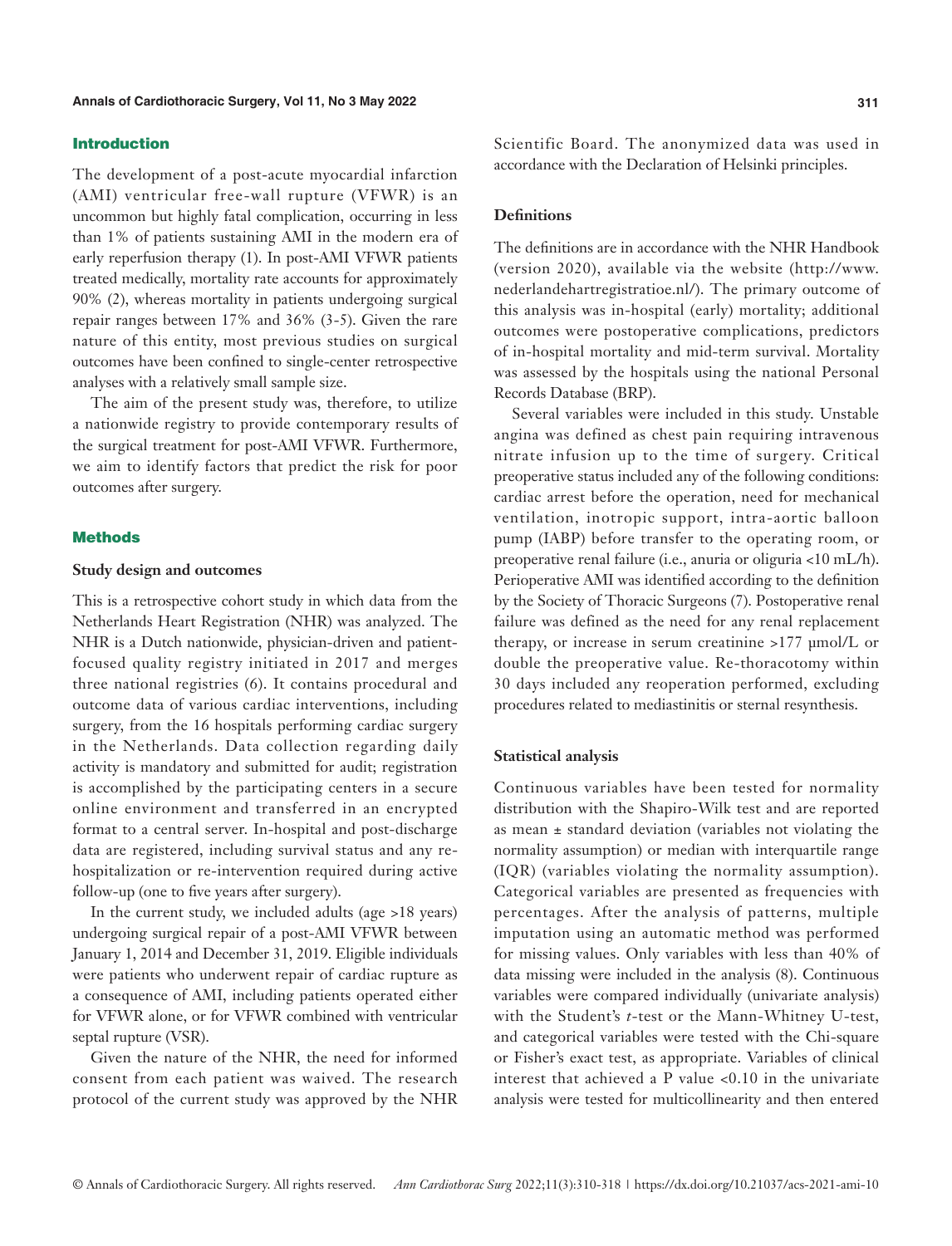into a multivariable logistic regression analysis to identify independent predictors of in-hospital mortality. Receiver operating characteristic (ROC) curves were calculated for strongly significant continuous variables to determine the optimal cut-off value for predicting in-hospital mortality; the point with the largest sum of sensitivity and specificity was chosen as the threshold. Survival curves were constructed with the Kaplan-Meier method for both the whole population and hospital survivors only, with a subgroup analysis according to sex, and compared using the log-rank test. All statistical analyses were conducted using SPSS 26.0 (IBM Corp. Released 2019. IBM SPSS Statistics for Windows, Version 26.0. Armonk, NY, USA). A twotailed P value <0.05 was considered statistically significant.

#### **Results**

#### **Clinical characteristics**

The overall cohort consisted of 148 patients (81 male, 54.7%) with an average age of 66.5±11.1 years. Imputed baseline and perioperative characteristics tested for potential inclusion into the multivariable model are presented in *Table 1,* and raw baseline data (before imputation) are shown in [Tables S1,S2.](https://cdn.amegroups.cn/static/public/ACS-2021-AMI-10-Supplementary.pdf) Common major comorbidities included diabetes mellitus (12.8%), chronic obstructive pulmonary disease (COPD) (10.8%), peripheral vascular disease (5.4%), and previous cerebrovascular accident (7.4%). Median preoperative left ventricular ejection fraction (LVEF) was 41.5% (IQR, 40.0–55.0%). Almost two-thirds of the subjects presented in a critical preoperative state. The logistic EuroSCORE I was 29.3% (IQR, 15.7–48.0%). Surgical status was listed as emergency or salvage in most of the patients (91.2%). In a slight majority of cases, VFWR was repaired on cardiopulmonary bypass (CPB). Median duration of CPB was 95.0 (IQR, 78.0–161.0) minutes and aortic cross-clamp (ACC) time was 49.5 (IQR, 37.0–88.0) minutes. Concomitant coronary artery bypass grafting (CABG) was performed in 19 patients (12.8%), and VSR closure was associated with VFWR repair in 17 subjects (11.5%). Mitral valve procedures were performed simultaneously in 4.7% of cases, and intraoperative cardiac assist device, either extracorporeal membrane oxygenation (ECMO) or ventricular assist device, was required in five individuals (3.4%). Approximately one-quarter of patients had undergone a previous percutaneous coronary intervention, but only a minority had undergone previous CABG. IABP was inserted intraoperatively in 26 patients (17.6%).

#### **Early outcomes**

Overall, in-hospital mortality was 31.1% (n=46). Postoperative complications were common, including cardiac arrhythmia as the most frequent adverse event (20.9%), followed by prolonged (>24 hours) ventilation (20.3%), acute kidney injury (16.9%), perioperative myocardial infarction (MI) (12.2%), pneumonia (8.1%) and stroke (2.7%). Re-thoracotomy for bleeding was also relatively common (9.3%). Reoperation for other reasons was required in 4.1% of cases. The median length of hospital stay for the survivors was 11 (IQR, 7–20) days. Postoperative outcomes are depicted in *Table 2*.

Univariate analysis identified the associations between in-hospital mortality and older age (P=0.010), female sex (P<0.001), COPD (P=0.094), preoperative critical status (P<0.001), salvage surgery (P=0.053), logistic EuroSCORE I (P<0.001), New York Heart Association (NYHA) class IV (P=0.091), CPB time (P=0.044), ACC time (P=0.067), and intraoperative ECMO (P=0.089). Multivariable analysis identified only female sex [odds ratio (OR), 5.49; 95% confidence interval (CI), 2.24–13.46; P<0.001] and critical preoperative status (OR, 4.06; 95% CI: 1.36–12.13; P=0.012) as independent predictors of in-hospital mortality (*Figure 1* and [Table S3\)](https://cdn.amegroups.cn/static/public/ACS-2021-AMI-10-Supplementary.pdf). A ROC curve was calculated for the logistic EuroSCORE I to determine the optimal cutoff value for predicting in-hospital mortality (*Figure 2*). The area under the curve (AUC) was 0.74 (95% CI: 0.66–0.83; P<0.001). The optimal cut-off value identified was 33.6% with a sensitivity of 75% and a specificity of 71%.

#### **Mid-term survival**

The median follow-up was 2.2 (IQR, 0.7–3.8) years. *Figure 3* shows the Kaplan-Meier curve of overall survival (OS) for the whole population. The survival rates were 58.9% and 55.7% at three and five years, respectively. Among hospital survivors (n=102), only 15 (14.7%) subjects died during follow-up, with a three and five-year survival rate of 85.5% and 80.8%, respectively (*Figure 4*). *Figure 5* demonstrates a significant difference in the OS rates of all patients according to sex (log-rank, P=0.005), but not in the mortality rates of such patients among hospital survivors only (log-rank, P=0.083).

#### **Discussion**

The main findings of the current study are as follows: (I) in-hospital mortality for post-AMI VFWR was 31.1%; (II)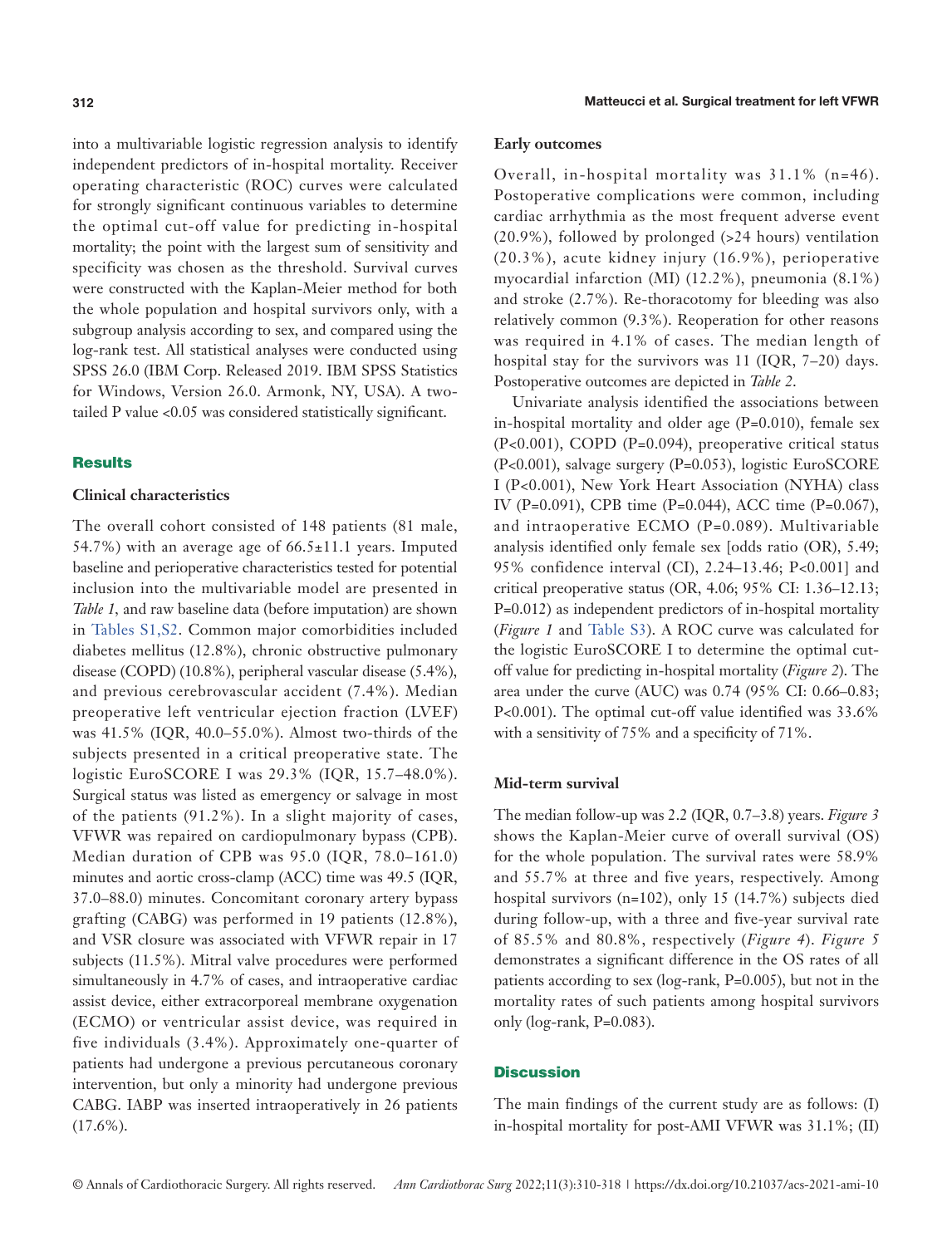**Table 1** Clinical characteristics of patients who underwent surgical repair of post-acute myocardial infarction ventricular free-wall rupture (after imputation)

| 1111putation <i>y</i>    |                        |                            |                               |         |
|--------------------------|------------------------|----------------------------|-------------------------------|---------|
| Variable                 | Total patients (n=148) | Hospital survivors (n=102) | Hospital non-survivors (n=46) | P value |
| Age (years)              | $66.5 \pm 11.1$        | $65.1 \pm 11.4$            | $69.8 + 9.9$                  | 0.010   |
| Sex (male)               | 81 (54.7)              | 68 (66.7)                  | 13(28.3)                      | < 0.001 |
| BMI $(kg/m2)$            | $26.7 \pm 4.3$         | $26.6 \pm 3.9$             | $27.1 \pm 4.9$                | 0.545   |
| Diabetes mellitus        | 19(12.8)               | 16 (15.7)                  | 3(6.5)                        | 0.123   |
| <b>COPD</b>              | 16 (10.8)              | 8(7.8)                     | 8(17.4)                       | 0.094   |
| <b>PVD</b>               | 8(5.4)                 | 6(5.9)                     | 2(4.3)                        | >0.999  |
| <b>Critical status</b>   | 93(62.8)               | 54 (52.9)                  | 39 (84.8)                     | < 0.001 |
| Unstable angina          | 19(12.8)               | 12(11.8)                   | 7(15.2)                       | 0.561   |
| <b>Emergent surgery</b>  | 75 (50.7)              | 55 (53.9)                  | 20(43.5)                      | 0.240   |
| Salvage surgery          | 60 (40.5)              | 36 (35.3)                  | 24(52.2)                      | 0.053   |
| LVEF $(%)$               | 41.5 (40.0-55.0)       | 42.5 (40.0-55.0)           | 40.0 (40.0-55.0)              | 0.714   |
| NYHA class IV            | 59 (39.9)              | 36 (35.3)                  | 23(50.0)                      | 0.091   |
| Logistic EuroSCORE I (%) | 29.3 (15.7-48.0)       | 24.2 (12.8-38.8)           | 44.3 (33.0-61.8)              | < 0.001 |
| Previous CVA             | 11(7.4)                | 8(7.8)                     | 3(6.5)                        | 0.755   |
| Previous PCI             | 35(23.6)               | 27(26.5)                   | 8(17.4)                       | 0.229   |
| Previous CABG            | 7(4.7)                 | 5(4.9)                     | 2(4.3)                        | >0.999  |
| <b>Concomitant VSR</b>   | 17(11.5)               | 10(9.8)                    | 7(15.2)                       | 0.339   |
| Use of CPB               | 83 (56.1)              | 56 (54.9)                  | 27 (58.7)                     | 0.667   |
| CPB time (min)           | 95.0 (78.0-161.0)      | 90.5 (73.0-143.0)          | 115.0 (84.0-221.0)            | 0.044   |
| <b>ACC</b>               | 67 (45.3)              | 46(45.1)                   | 21(45.7)                      | 0.950   |
| ACC time (min)           | 49.5 (37.0-88.0)       | 46.0 (34.0-65.0)           | 70.0 (39.0-151.0)             | 0.067   |
| <b>Concomitant CABG</b>  | 19(12.8)               | 13(12.7)                   | 6(13.0)                       | 0.960   |
| <b>Concomitant MVS</b>   | 7(4.7)                 | 3(2.9)                     | 4(8.7)                        | 0.204   |
| Intra-operative IABP     | 26(17.6)               | 17(16.7)                   | 9(19.6)                       | 0.668   |
| Intra-operative ECMO     | 4(2.7)                 | 1(1.0)                     | 3(6.5)                        | 0.089   |
|                          |                        |                            |                               |         |

Data are shown as mean ± standard deviation or median (interquartile range), and number (%), as appropriate. ACC, aortic cross-clamp; BMI, body max index; CABG, coronary artery bypass grafting; COPD, chronic obstructive pulmonary disease; CPB, cardiopulmonary bypass; CVA, cerebrovascular accident; ECMO, extracorporeal membrane oxygenation; IABP, intra-aortic balloon pump; LVEF, left ventricular ejection fraction; MVS, mitral valve surgery; NYHA, New York Heart Association; PCI, percutaneous coronary intervention; PVD, peripheral vascular disease; VSR, ventricular septal rupture.

female sex and preoperative critical status were independent predictors of in-hospital mortality; (III) concomitant CABG during VFWR repair did not influence early survival; (IV) logistic EuroSCORE I may reliably predict mortality in this group of patients; (V) beyond the early post-operative phase, mid-term survival is excellent.

VFWR is an uncommon but life-threatening mechanical complication of AMI. Despite significant improvements over the last two decades in overall mortality for patients with AMI, the outcome for patients who develop VFWR remains poor (1). Prompt diagnosis is key, and surgery, though challenging, is considered the treatment of choice (9,10).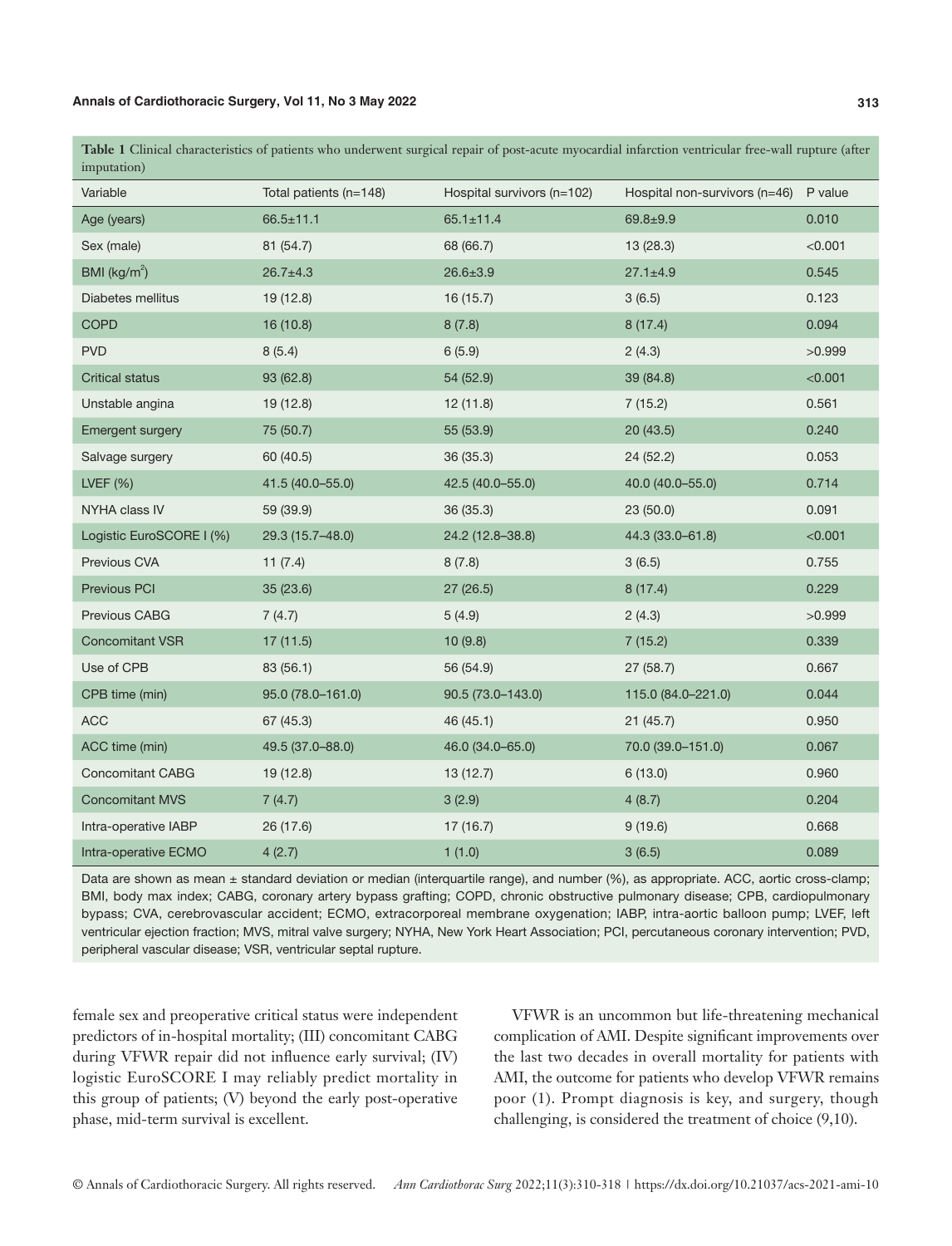**Table 2** Postoperative in-hospital outcomes of patients who underwent surgical repair of post-acute myocardial infarction ventricular free-wall rupture (after imputation)

| Variables                                  | Total $(n=148)$ |
|--------------------------------------------|-----------------|
| In-hospital mortality                      | 46(31.1)        |
| Length of stay* (days)                     | $11$ [7-20]     |
| Perioperative MI                           | 18 (12.2)       |
| Pneumonia                                  | 12(8.1)         |
| <b>ARDS</b>                                | 9(6.1)          |
| <b>Stroke</b>                              | 4(2.7)          |
| AKI                                        | 25(16.9)        |
| Arrhythmia                                 | 31(20.9)        |
| GI complications                           | 6(4.1)          |
| Prolonged ventilation (>24 hours)          | 30(20.3)        |
| Readmission to ICU                         | 12(8.1)         |
| Re-thoracotomy for bleeding within 30 days | 18 (12.2)       |

Data are shown as median [interquartile range] or number (%) as appropriate. \*, for hospital survivors. AKI, acute kidney injury; ARDS, acute respiratory distress syndrome; GI, gastrointestinal; ICU, intensive care unit; MI, myocardial infarction.

The present study examined data provided by the NHR to investigate outcomes in 148 patients with post-AMI VFWR who underwent surgical treatment from 2014 to 2019. Most of the previous studies regarding outcomes after VFWR repair are single-center experiences with small numbers of patients collected over a long period of time. The advantages of the current analysis lie in the fact that it includes all patients recently operated upon in the Netherlands during a six-year period and includes controlled in-hospital and post-discharge outcomes. The NHR is a national registry in which all cardiovascular interventions performed in the Netherlands are registered. A well-maintained nationwide registry has important clinical value in providing real-world data, in addition to controlled clinical trials that adhere to various exclusion criteria. Moreover, the completeness and accuracy of data input have improved since the inception of the NHR.

In our cohort, most of the patients were male (54.7%), which contrasts to the previous knowledge that VFWR typically occurs in female subjects, above 60 years of age, as a complication of their first transmural MI in nonhypertrophic hearts (11). However, less than one-third of patients had undergone a previous revascularization

procedure, either percutaneous or surgical. Major comorbidities and known cardiovascular risk factors, such as diabetes mellitus, peripheral vascular disease and previous cerebrovascular accidents were identified in a minority of patients and were not associated with higher inhospital mortality. In the CAUTION<sub>LVFWR</sub> study  $(3)$ , which represents the largest report to date of patients undergoing cardiac surgery for post-AMI VFWR, the majority of subjects (70%) were in cardiogenic shock at presentation, and cardiac arrest was identified as an independent risk factor for operative mortality. Similarly, in our cohort most patients presented in a critical status before surgery, and this condition was found to significantly increase the risk of death.

The role of CABG during VFWR repair remains controversial. Although earlier reports have shown a beneficial effect of concomitant CABG when indicated (12,13), we did not find any early survival benefit of simultaneous CABG. We can hypothesize that the real effectiveness of the myocardial revascularization was underestimated by the low number of patients who underwent CABG (12.8%). Indeed, in emergency situations, the execution of coronary angiography is not always possible due to the need to quickly proceed to surgery, and this intrinsically impacts the possibility to perform any angiography-guided revascularization. It is likely that concomitant CABG could be beneficial in patients with multivessel coronary artery disease (CAD), but not in patients that have single-vessel disease. In this cohort, less than 10% of patients were reported to have multivessel CAD, although >50% of data were missing (results not shown). We believe that CABG should be applied, whenever possible, to reduce further ischemic risk associated with multivessel CAD by improving collateral flow to the myocardium. However, dedicated studies are warranted to specifically address the role of concomitant CABG in the setting of VFWR repair.

Short-term mechanical circulatory support (MCS) has emerged during recent years as a life-saving intervention in subjects with cardiogenic shock (14). Some authors have suggested a potential role of MCS in critical patients with VFWR (15,16). These devices may be of help both to improve preoperative hemodynamic conditions, thereby allowing a safer bridge to surgical repair, and to provide a protected perioperative course (15). However, our results did not show any benefit of intraoperative MCS insertion for in-hospital survival. Such a result may be explained by many factors, including the low adoption rate (n=5)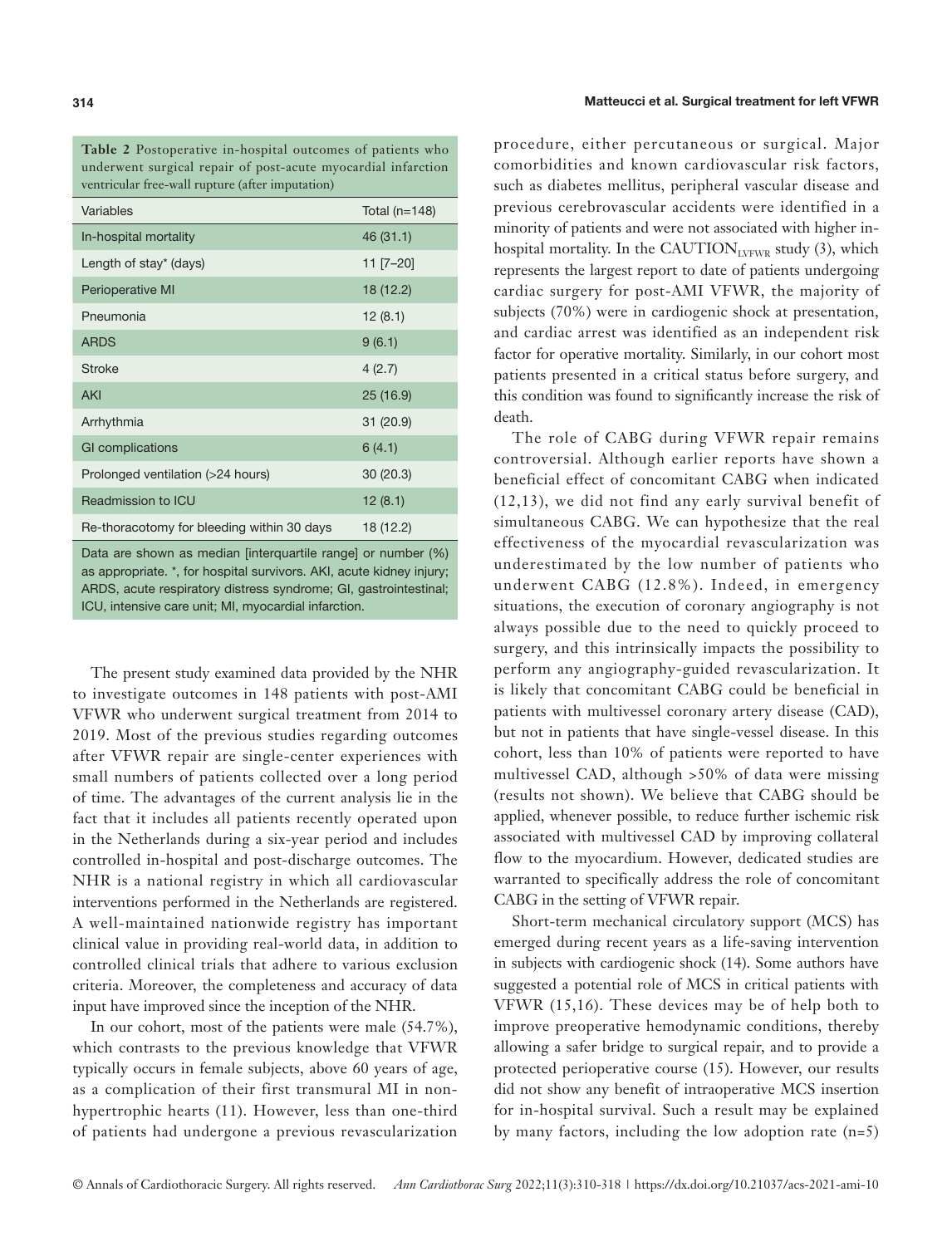

**Figure 1** Forest plot of multivariable logistic regression analysis with odds ratios and 95% confidence intervals for in-hospital mortality after post-AMI VFWR. \*, statistically significant (P<0.05). OR, odds ratio; CI, confidence interval; ECMO, extracorporeal membrane oxygenation; NYHA, New York Heart Association.



**Figure 2** Receiver operating characteristic curve for the logistic EuroSCORE I as a predictor of in-hospital mortality in patients operated for post-AMI VFWR. ROC, receiver operating characteristic; AMI, acute myocardial infarction; VFWR, ventricular free-wall rupture.



**Figure 3** Kaplan-Meier survival curve of overall survival for all patients after surgical repair of post-AMI VFWR. AMI, acute myocardial infarction; VFWR, ventricular free-wall rupture.

and selection bias. On the other hand, lack of data on preoperative MCS use does not allow for consideration of the effect of these devices on clinical outcome.

We observed a high in-hospital mortality rate (almost one-third of the total patient population), which is consistent with the 17–34% operative mortality rate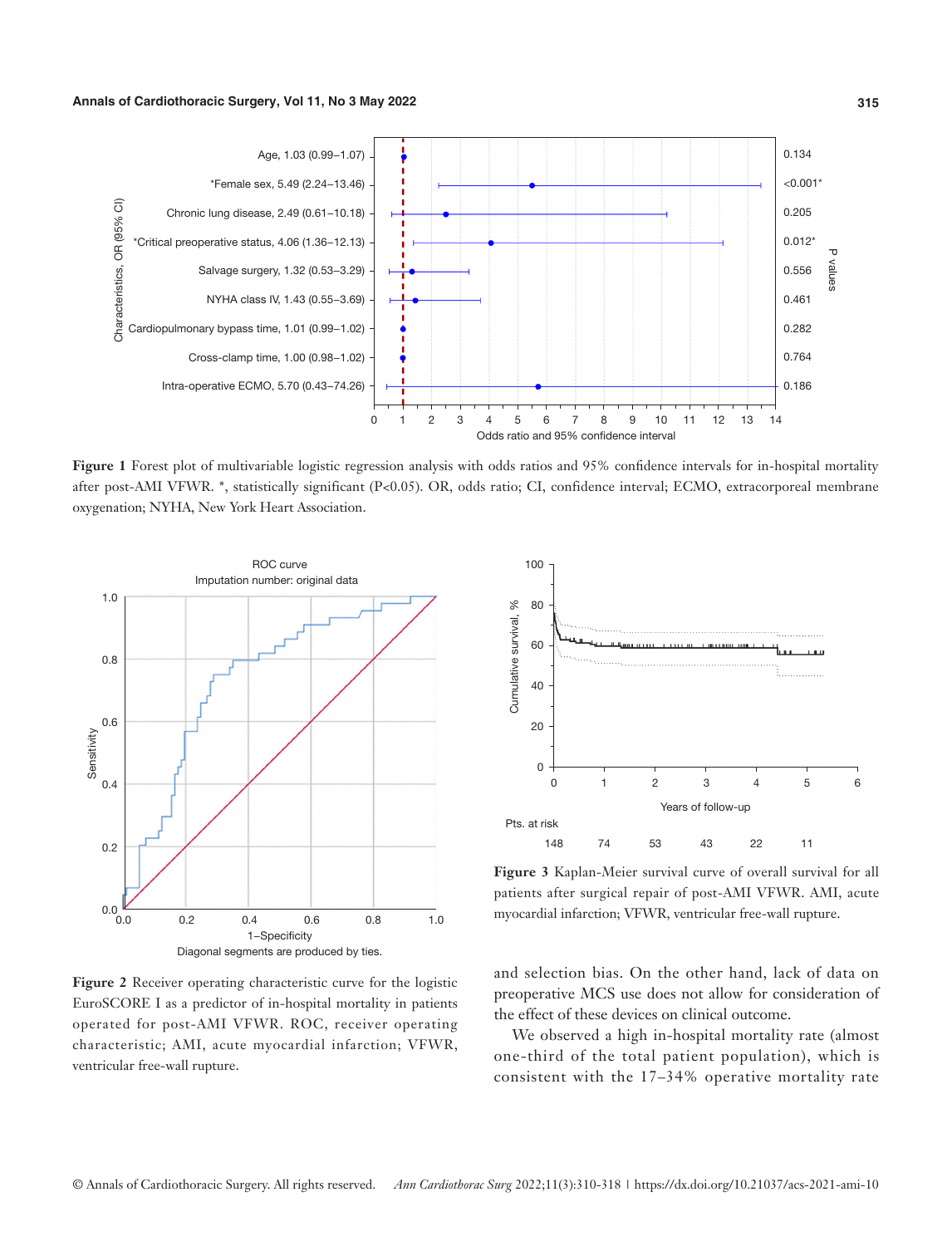

**Figure 4** Kaplan-Meier survival curve of overall survival for hospital survivors after surgical repair of post-AMI VFWR. AMI, acute myocardial infarction; VFWR, ventricular free-wall rupture.

reported in the literature (4,5,17-19). In the present study, female sex was a strong independent predictor for unfavorable in-hospital outcome. This observation is in accordance with a previous multicenter study, involving 140 adults who underwent VFWR surgical repair, in which mortality varied significantly depending on gender (3). The underlying mechanisms by which female sex acts as a negative predictor in VFWR may reside in a difference in timing and type of MI presentation, and on many other poorly identified factors that would require further investigation. Interestingly, despite women being found to have a significantly poorer in-hospital outcome than men, mid-term survival data for hospital survivors showed an inverted trend between males and females, although this was not statistically significant.

The logistic EuroSCORE I was not included in the multivariable analysis, because it incorporates some of the variables already considered in our model (e.g., sex). However, in univariate analysis, in-hospital survivors had a significantly lower score than non-survivors. The logistic EuroSCORE I is an important risk-stratification model in cardiac surgery that was introduced in 1999 (20). In the past decade, the predictive power of this model has proven its value in clinical practice and quality monitoring, particularly in high-risk patient subgroups (21). In the current analysis, the median logistic EuroSCORE I was 29.3%, which means that it only slightly underestimated the actual in-hospital mortality rate in this cohort (31.1%). Although logistic

## **316** Matteucci et al. Surgical treatment for left VFWR



**Figure 5** Kaplan-Meier survival curves of overall survival according to sex for all patients (A) and for hospital survivors (B) after surgical repair of post-AMI VFWR. AMI, acute myocardial infarction; VFWR, ventricular free-wall rupture.

EuroSCORE I was not specifically designed for patients undergoing surgery for post-AMI VFWR, this model can be reasonably used to predict early mortality in this setting. Indeed, ROC curve analysis showed that logistic EuroSCORE I had a good discriminatory power for inhospital mortality in VFWR patients, with an AUC of 0.74 (*Figure 2*). The optimal cut-off identified to select patients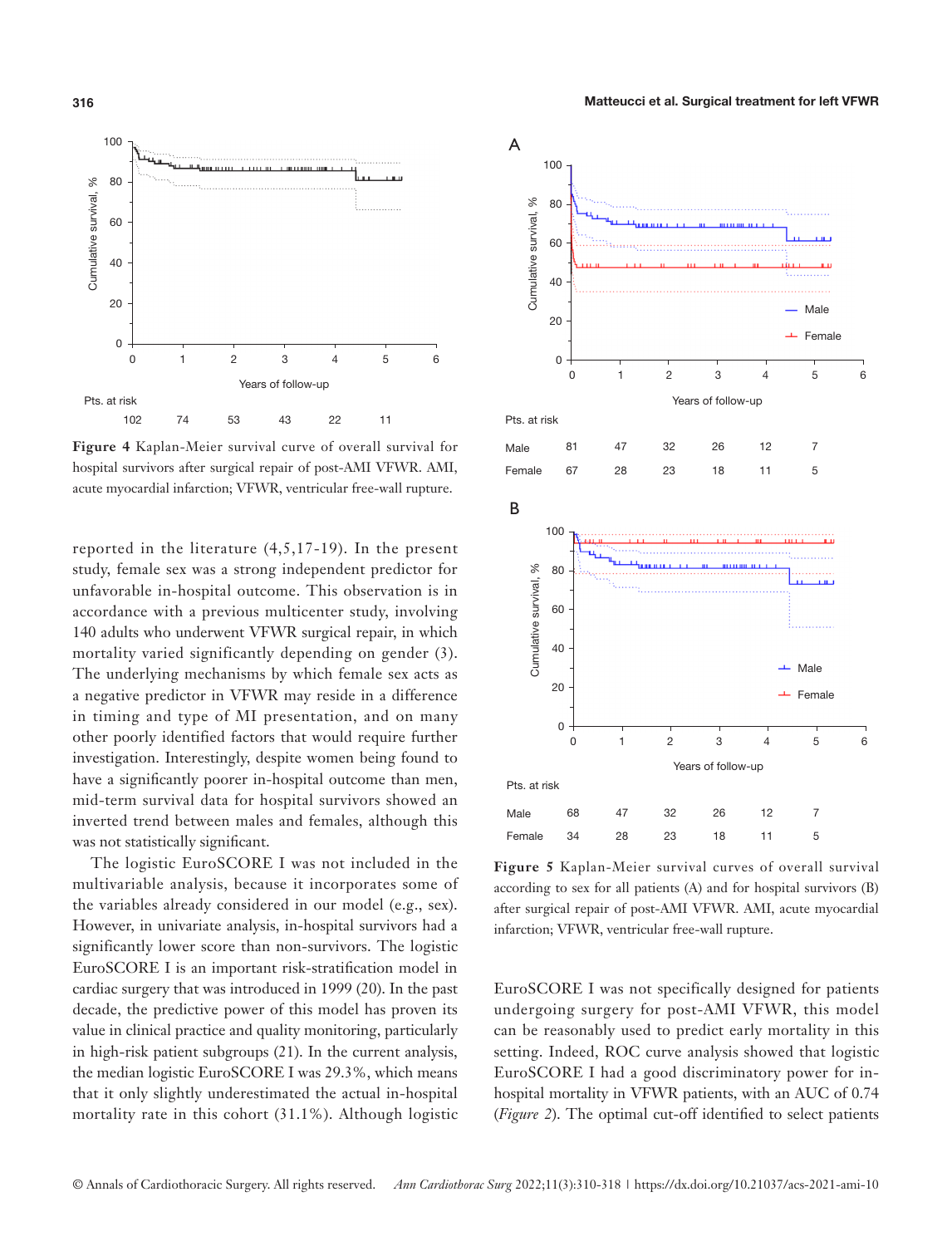at higher risk of in-hospital mortality was 33.6%.

In this study, the mean follow-up was 2.4 years, and the three-year and five-year OS rate was 59% and 55%, respectively. Sakaguchi *et al.* reported a five-year survival rate of 74% and a mean follow-up of 2.4 years in a series of 32 patients with post-AMI VFWR (22). However, in their cohort, only eight patients required cardiopulmonary resuscitation at presentation, and hence the resulting inhospital mortality was only 15.6%. Thus, their higher five-year survival compared with our findings may be due to a lower number of patients presenting with severe hemodynamic compromise requiring salvage surgery (25% *vs.* 40%). However, in our study, it is interesting to highlight that when survival function is limited to hospital survivors only, the three-year survival rate was 85%, and the five-year survival rate approached 81%. Similar outcomes of a five-year survival rate of 81% for patients discharged from the hospital have recently been reported by Formica and colleagues (5). Therefore, this data suggests an expected favorable outcome for hospital survivors of such a high-risk surgery for post-AMI VFWR repair. In light of this, despite the high lethality of VFWR, which is frequently associated with an extremely severe clinical presentation, and the urgency and complexity of the primary intervention, early diagnosis and prompt surgery may play a key role in the management of this post-AMI complication and could provide an excellent life-expectancy for hospital survivors, which may possibly be comparable to the general noncomplicated MI population (23).

#### **Limitations**

Several limitations should be acknowledged. Firstly, because of the retrospective study design, we are unable to certify that all potential confounders have been examined. Indeed, the nationwide multicenter registry design necessitated a simplified data collection form with a limited number of variables to avoid missing data. Thus, the possibility that non-registered variables could have influenced the results of the multivariable analysis cannot be completely ruled out. For example, the database has no information on the interval between AMI and VFWR diagnosis, the time between VFWR recognition and surgical operation, the location and type of VFWR or the surgical technique used to repair the rupture. Secondly, large registry datasets depend heavily on accurate coding. The NHR perform regular audits and internal data checking. We have assumed that any residual coding errors are random and are therefore

unlikely to render any bias. Thirdly, the number of patients enrolled may still be considered relatively small. Therefore, a prospective multicenter study incorporating a larger sample size would be useful to assess prognostic value of the risk factors identified. This study is further limited by lack of specific causes of mortality, and reasons for reoperation (e.g., ventricular re-rupture). Another limitation is the missing values of some variables. To minimize the effects of missing data, clinically relevant variables with up to 40% missing data were handled with multiple imputation.

#### Conclusions

The present nationwide study confirms that VFWR surgical repair is associated with high in-hospital mortality. However, mid-term survival in patients surviving the immediate postoperative period is encouraging. These observations emphasize the importance of prompt diagnosis and surgical management for subjects who develop VFWR after AMI.

#### Acknowledgments

On behalf of the Cardiothoracic Surgery Registration Committee of the Netherlands Heart Registration. *Funding*: None.

#### **Footnote**

*Conflicts of Interest:* Prof. RL is a consultant for Medtronic, Getinge and LivaNova, and Member of the advisory board of Eurosets and Fresenius/Xenios. The other authors have no conflicts of interest to declare.

*Open Access Statement:* This is an Open Access article distributed in accordance with the Creative Commons Attribution-NonCommercial-NoDerivs 4.0 International License (CC BY-NC-ND 4.0), which permits the noncommercial replication and distribution of the article with the strict proviso that no changes or edits are made and the original work is properly cited (including links to both the formal publication through the relevant DOI and the license). See: [https://creativecommons.org/licenses/by-nc-nd/4.0/.](https://creativecommons.org/licenses/by-nc-nd/4.0/)

#### **References**

1. Elbadawi A, Elgendy IY, Mahmoud K, et al. Temporal Trends and Outcomes of Mechanical Complications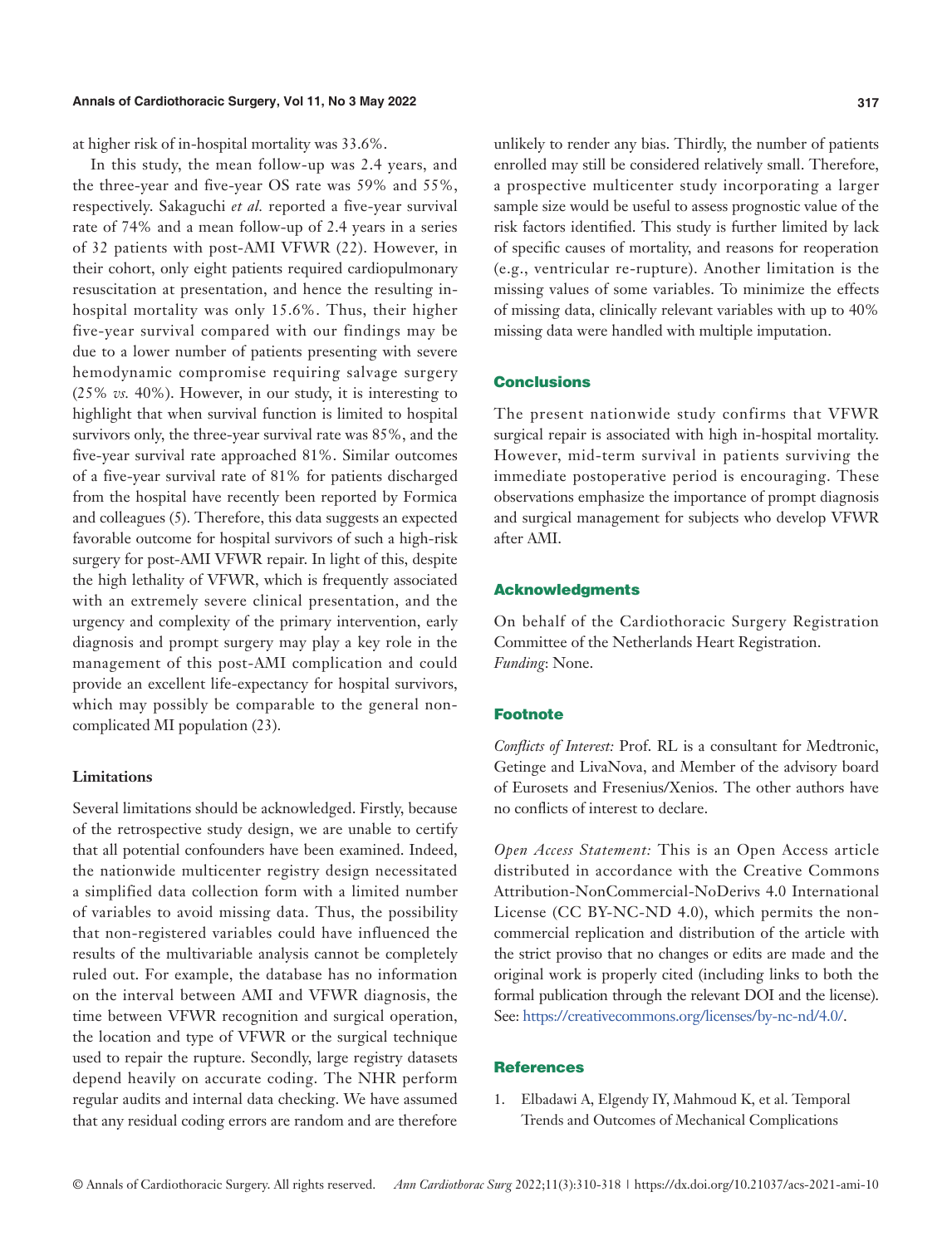#### **318** Matteucci et al. Surgical treatment for left VFWR

in Patients With Acute Myocardial Infarction. JACC Cardiovasc Interv 2019;12:1825-36.

- 2. Blinc A, Noc M, Pohar B, et al. Subacute rupture of the left ventricular free wall after acute myocardial infarction. Three cases of long-term survival without emergency surgical repair. Chest 1996;109:565-7.
- 3. Matteucci M, Kowalewski M, De Bonis M, et al. Surgical Treatment of Post-Infarction Left Ventricular Free-Wall Rupture: A Multicenter Study. Ann Thorac Surg 2021;112:1186-92.
- 4. Okamura H, Kimura N, Mieno M, et al. Sutureless repair for postinfarction left ventricular free wall rupture. J Thorac Cardiovasc Surg 2019;158:771-7.
- 5. Formica F, Mariani S, Singh G, et al. Postinfarction left ventricular free wall rupture: a 17-year single-centre experience. Eur J Cardiothorac Surg 2018;53:150-6.
- 6. Nederlandse Hart Registratie (NHR). Available online: http://www.nederlandehartregistratioe.nl/ (accessed Feb 2021).
- 7. Thygesen K, Alpert JS, Jaffe AS, et al. Third universal definition of myocardial infarction. Glob Heart 2012;7:275-95.
- 8. Jakobsen JC, Gluud C, Wetterslev J, et al. When and how should multiple imputation be used for handling missing data in randomised clinical trials - a practical guide with flowcharts. BMC Med Res Methodol 2017;17:162.
- 9. Matteucci M, Fina D, Jiritano F, et al. Treatment strategies for post-infarction left ventricular free-wall rupture. Eur Heart J Acute Cardiovasc Care 2019;8:379-87.
- 10. Matteucci M, Fina D, Jiritano F, et al. Sutured and sutureless repair of postinfarction left ventricular freewall rupture: a systematic review. Eur J Cardiothorac Surg 2019;56:840-8.
- 11. Slater J, Brown RJ, Antonelli TA, et al. Cardiogenic shock due to cardiac free-wall rupture or tamponade after acute myocardial infarction: a report from the SHOCK Trial Registry. Should we emergently revascularize occluded coronaries for cardiogenic shock? J Am Coll Cardiol 2000;36:1117-22.
- 12. Sutherland FW, Guell FJ, Pathi VL, et al. Postinfarction ventricular free wall rupture: strategies for diagnosis and treatment. Ann Thorac Surg 1996;61:1281-5.
- 13. Mantovani V, Vanoli D, Chelazzi P, et al. Post-infarction cardiac rupture: surgical treatment. Eur J Cardiothorac Surg 2002;22:777-80.
- 14. Stretch R, Sauer CM, Yuh DD, et al. National trends

in the utilization of short-term mechanical circulatory support: incidence, outcomes, and cost analysis. J Am Coll Cardiol 2014;64:1407-15.

- 15. Formica F, Corti F, Avalli L, et al. ECMO support for the treatment of cardiogenic shock due to left ventricular free wall rupture. Interact Cardiovasc Thorac Surg 2005;4:30-2.
- 16. Matteucci M, Fina D, Jiritano F, et al. The use of extracorporeal membrane oxygenation in the setting of postinfarction mechanical complications: outcome analysis of the Extracorporeal Life Support Organization Registry. Interact Cardiovasc Thorac Surg 2020;31:369-74.
- 17. Kacer P, Adamkova V, Hubacek JA, et al. Post-infarction left ventricular free wall rupture: 12-years experience from the Cardiac Centre of the Institute of Clinical and Experimental Medicine in Prague, Czech Republic. Biomed Pap Med Fac Univ Palacky Olomouc Czech Repub 2020. [Epub ahead of print].
- 18. Haddadin S, Milano AD, Faggian G, et al. Surgical treatment of postinfarction left ventricular free wall rupture. J Card Surg 2009;24:624-31.
- 19. Matteucci M, Formica F, Kowalewski M, et al. Metaanalysis of surgical treatment for postinfarction left ventricular free-wall rupture. J Card Surg 2021;36:3326-33.
- 20. Nashef SA, Roques F, Michel P, et al. European system for cardiac operative risk evaluation (EuroSCORE). Eur J Cardiothorac Surg 1999;16:9-13.
- 21. Michel P, Roques F, Nashef SA, et al. Logistic or additive EuroSCORE for high-risk patients? Eur J Cardiothorac Surg 2003;23:684-7; discussion 687.
- 22. Sakaguchi G, Komiya T, Tamura N, et al. Surgical treatment for postinfarction left ventricular free wall rupture. Ann Thorac Surg 2008;85:1344-6.
- 23. Sulzgruber P, El-Hamid F, Koller L, et al. Long-term outcome and risk prediction in patients suffering acute myocardial infarction complicated by post-infarction cardiac rupture. Int J Cardiol 2017;227:399-403.

**Cite this article as:** Matteucci M, Ronco D, Ravaux JM, Massimi G, Di Mauro M, Houterman S, Maessen J, Beghi C, Severgnini P, Lorusso R; on behalf of the Cardiothoracic Surgery Registration Committee of the Netherlands Heart Registration. Surgical repair of post-infarction ventricular free-wall rupture in the Netherlands: data from a nationwide registry. Ann Cardiothorac Surg 2022;11(3):310-318. doi: 10.21037/acs-2021-ami-10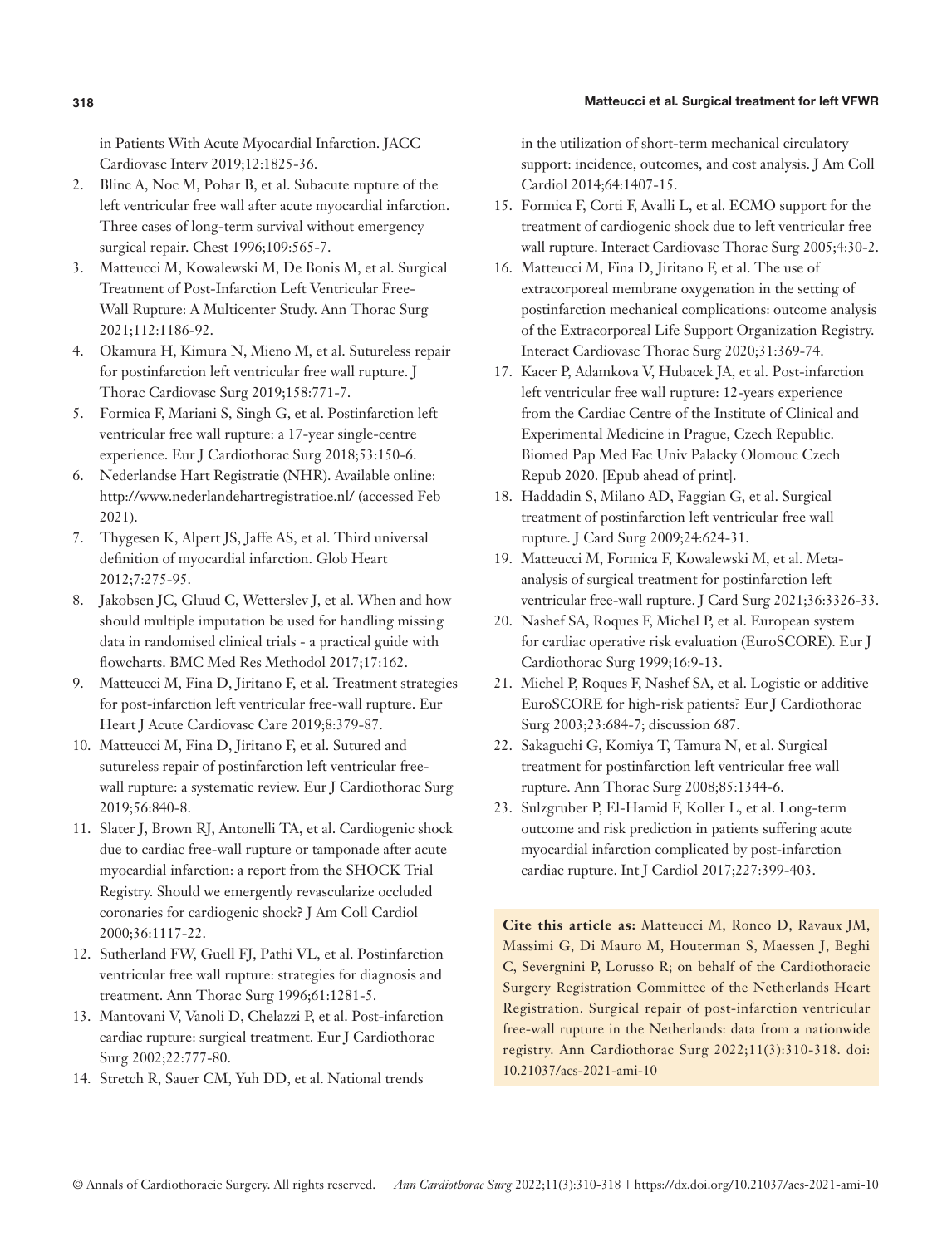### **Supplementary**

| Table S1 Clinical characteristics of patients with all variables reported before multiple imputation with valid percentages |              |                        |                            |                               |  |
|-----------------------------------------------------------------------------------------------------------------------------|--------------|------------------------|----------------------------|-------------------------------|--|
| Variable                                                                                                                    | Missing data | Total patients (n=148) | Hospital survivors (n=102) | Hospital non-survivors (n=46) |  |
| Age (years)                                                                                                                 | 0%           | $66.5 \pm 11.1$        | $65.1 \pm 11.4$            | $69.8 + 9.9$                  |  |
| Sex (male)                                                                                                                  | 0%           | 81 (54.7)              | 68 (66.7)                  | 13(28.3)                      |  |
| BMI ( $\text{kg/m}^2$ )                                                                                                     | 15.5%        | $26.7 \pm 4.3$         | $26.5 \pm 3.9$             | $27.3 \pm 5.1$                |  |
| Diabetes mellitus                                                                                                           | 4.1%         | 17(12.0)               | 15(15.2)                   | 2(4.7)                        |  |
| <b>COPD</b>                                                                                                                 | 0%           | 16(10.8)               | 8(7.8)                     | 8(17.4)                       |  |
| <b>PVD</b>                                                                                                                  | 0%           | 8(5.4)                 | 6(5.9)                     | 2(4.3)                        |  |
| <b>Critical status</b>                                                                                                      | 0%           | 93 (62.8)              | 54 (52.9)                  | 39 (84.8)                     |  |
| Unstable angina                                                                                                             | 0%           | 19(12.8)               | 12(11.8)                   | 7(15.2)                       |  |
| Emergent surgery                                                                                                            | 4.7%         | 69 (48.9)              | 51(52.6)                   | 18 (40.9)                     |  |
| Salvage surgery                                                                                                             | 4.7%         | 59 (41.8)              | 35(36.1)                   | 24(54.5)                      |  |
| LVEF $(%)$                                                                                                                  | 11.5%        | 40.0 (40.0-55.0)       | 42.0 (40.0-55.0)           | 40.0 (39.5-55.0)              |  |
| NYHA class IV                                                                                                               | 26.4%        | 47(43.1)               | 28 (36.4)                  | 19 (59.4)                     |  |
| Logistic EuroSCORE I (%)                                                                                                    | 4.7%         | 28.8 (14.8-48.6)       | 22.6 (11.8-39.7)           | 44.9 (31.0-62.0)              |  |
| Previous CVA                                                                                                                | 25%          | 5(4.5)                 | 3(4.2)                     | 2(5.0)                        |  |
| Previous PCI                                                                                                                | 3.4%         | 33(23.1)               | 26 (26.5)                  | 7(15.6)                       |  |
| Previous CABG                                                                                                               | 2.7%         | 7(4.9)                 | 5(5.1)                     | 2(4.4)                        |  |
| <b>Concomitant VSR</b>                                                                                                      | 0%           | 17(11.5)               | 10(9.8)                    | 7(15.2)                       |  |
| Use of CPB                                                                                                                  | 22.3%        | 66 (57.4)              | 45 (57.0)                  | 21(58.3)                      |  |
| CPB time (min)                                                                                                              | 22.3%        | 108.5 (79.0-178.8)     | 106.0 (70.5-158.0)         | 153.0 (99.5-284.0)            |  |
| <b>ACC</b>                                                                                                                  | 23.6%        | 50 (44.2)              | 34 (43.6)                  | 16(45.7)                      |  |
| ACC time (min)                                                                                                              | 23.6%        | 62.5 (42.8-118.3)      | 55.0 (37.8-88.0)           | 89.5 (55.8-185.5)             |  |
| <b>Concomitant CABG</b>                                                                                                     | 0%           | 19(12.8)               | 13(12.7)                   | 6(13.0)                       |  |
| <b>Concomitant MVS</b>                                                                                                      | 0%           | 7(4.7)                 | 3(2.9)                     | 4(8.7)                        |  |
| Intra-operative IABP                                                                                                        | 31.1%        | 15(14.7)               | 9(13.0)                    | 6(18.2)                       |  |
| Intra-operative ECMO                                                                                                        | 0%           | 4(2.7)                 | 1(1.0)                     | 3(6.5)                        |  |

Data are shown as mean ± standard deviation or median (interquartile range), and number (%), as appropriate. ACC, aortic cross-clamp; BMI, body max index; CABG, coronary artery bypass grafting; COPD, chronic obstructive pulmonary disease; CPB, cardiopulmonary bypass; CVA, cerebrovascular accident; ECMO, extracorporeal membrane oxygenation; IABP, intra-aortic balloon pump; LVEF, left ventricular ejection fraction; MVS, mitral valve surgery; NYHA, New York Heart Association; PCI, percutaneous coronary intervention; PVD, peripheral vascular disease; VSR, ventricular septal rupture.